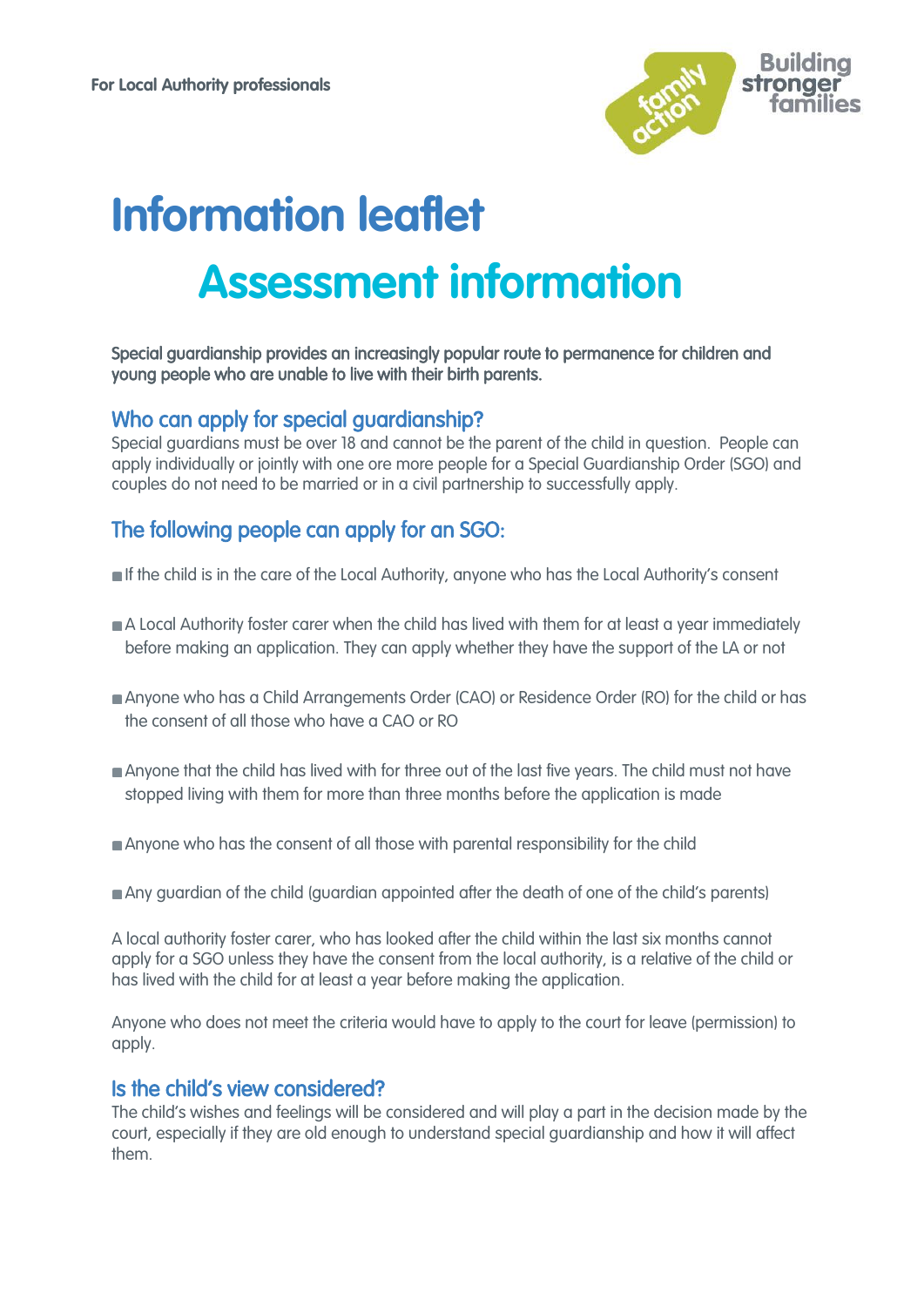

The court will also ask the child for their views around contact with their birth family.

#### How can someone apply for an SGO?

One of the people outlined above must give the local authority three months' notice before submitting their application to court.

If the child is looked after by the local authority a carer should send the written notice to the local authority that is caring for the child otherwise notice should be sent to the local authority where the special guardian lives.

The only exception to giving written notice is where another application is already being heard in court and the court itself decides that a SGO should be made.

Where an adoption application is being heard and the court allows a person to make a competing application for a SGO, written notice is still needed but the three-month period does not apply.

After the three month notification period, a carer can apply to a court for a SGO. If the child is already the subject of another Order (CAO, RO) the carer must apply to the court that made that order. Otherwise, a carer can apply to any Magistrates' Family Proceedings Court or County Court.

It is important to note that unless there is evidence of domestic violence or there are child protection concerns, those applying for an SGO need to prove that they have met with a mediator to discuss whether mediation may be able to resolve the case before making an application to the court.

#### Local authority assessment

Once a carer has given three months' notice and applied to the court, the local authority will prepare a report. This report will provide information on:

- **n** The child and their wishes and feelings.
- **n** The birth family and their views
- A carer's suitability for the role of special guardian
- Any contact plans or arrangements
- A criminal records check
- **Health reports on the special guardian and the child**
- Details of the support package that the local authority can offer

The report will be prepared by a social worker.